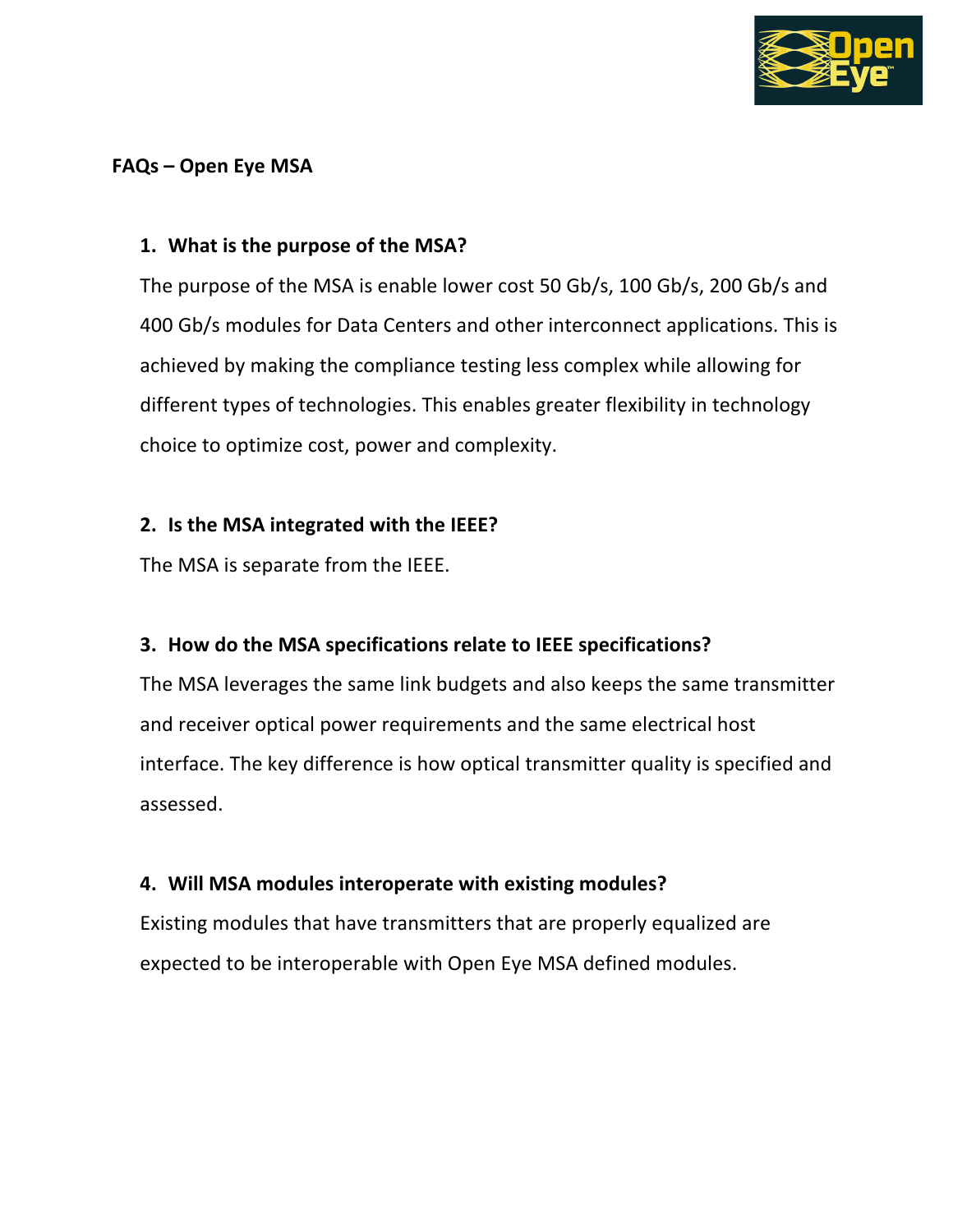

# **5. What is the benefit of the Open Eye MSA approach?**

Allows greater flexibility in optical and electronics component selection for lower module cost, lower power and lower latency architectures.

## **6. What is the benefit of the MSA approach?**

The key benefit of the Open Eye MSA approach is to enable a wider selection of technologies and architectures so module cost, power and complexity can be optimized. Both light equalization and heavy equalization approaches can be used at the transmitter and receiver to achieve Open Eye compliance giving flexibility in technology choice and module implementation.

# **7. What is the benefit of CDR architectures?**

CDR architectures allow low power and low cost modules to be developed due to lower component costs and lower module complexity. Having lower complexity CDR type modules leads to faster design cycles and lower software development requirements.

## **8. Does the MSA approach preclude the need for a DSP?**

The Open Eye approach enables modules to be designed either with a DSP or with an analog CDR. Module vendors now have a choice of both architectures to select one most optimal for their application.